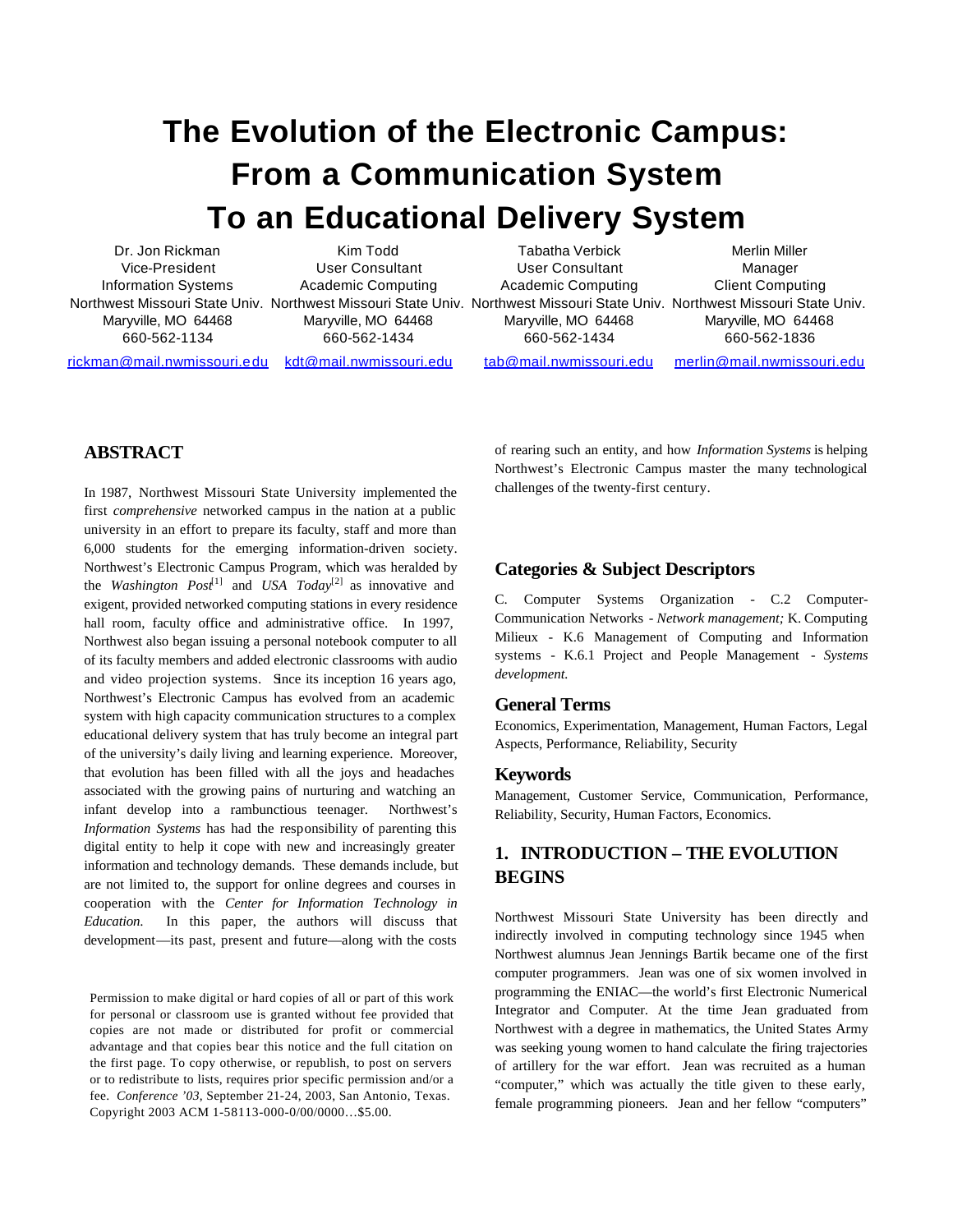helped develop a program on the ENIAC, which could add 5,000 numbers or do 14 10-digit multiplications per second. Jean would later go on to work with John Mauchly and Presper Eckert in programming the BINAC and UNIVAC I, the world's first commercial computer.[3]

During the decades following World War II, Northwest was typical of other educational institutions of similar size in introducing computer technology cautiously and primarily to aid administrative needs. However, sixteen years ago, Northwest unveiled its innovative Electronic Campus Program that was designed to enrich student learning and enhance faculty research and instruction by placing a terminal in every residence hall room and every office. The year was 1987 and the program was the first of its kind on a public college or university campus in the United States. As journalist Brit Hume noted, the Electronic Campus Program immediately saw enrollment at Northwest "rise steadily."[1]

In the fall of 1997, Northwest upgraded the Electronic Campus by providing a networked personal computer in every residence hall room and all offices, as well as providing a personal notebook computer for every faculty member.[4]

By 2003, a majority of the classroom course content at Northwest was online and web accessible. With the support provided by the *Center for Information Technology in Education* (CITE) Northwest faculty members have also been able to create a substantial number of quality online courses and online degree programs.

## **2. NETWORK DESIGN & EVOLUTION**

In 1978, Northwest made the commitment to abandon mainframe computing and succeeded in replacing its mainframe with timesharing servers and a remote job entry system for batch computing within one year. The cost savings were dramatic and revised budgeting permitted the purchase of one or more powerful timesharing servers per year. Each new server was always networked with the others. These servers quickly changed the nature of computing for the entire campus. Computing became a communications tool. Email, instant text messaging (it was called PHONE), online schedules of events, online library services, file transferring and interactive word processing made computing attractive to the entire campus community overnight. With networked interactive terminal laboratories in every classroom building, access and usage of computing increased very rapidly. The number of terminals and networked PCs increased to about 600 stations by 1985. With funding for the Electronic Campus, the number of computing stations exceeded 3,000 in 1987.

Most all of the popular applications were communications based with email being the most used. There is no doubt that a threshold had been crossed for the number of nodes needed for a communication network to be functional. *USA TODAY* reported

on December 19, 1990 that the Electronic Campus was "communicating by keystroke" and "the library, faculty offices and administration … were only a few keystrokes away for the college's  $6,100$  students."<sup>[2]</sup>

It is interesting to note that most of the popular applications we know today were all implemented within the initial Electronic Campus in a text mode. Educational videos were even available by online scheduling of a large videodisc player connected to the campus cable television network that was provided to each residence hall room. Online directories were available to check for scholarships and job openings. The school newspaper was even online.

In the mid-nineties, a test project was carried out to deploy active learning with notebook computers. Well over 300 students purchased notebooks and a select number of faculty were issued notebooks by the university. Selected classrooms were wired for student and faculty networking and video projection equipment was installed. Active learning instruction was offered in special sections of courses for about three years. Student feedback was strong for maintaining the desktop computers in the residence halls. However, there was little interest displayed by the students for notebook computers and the student notebook purchasing operations were terminated. In contrast, feedback was strong to continue notebook computers for the faculty and since 1997 every faculty member has been issued a notebook computer. It should be noted that since its inception in 1997, a policy has been in place to upgrade a third of all faculty notebook computers on a yearly basis. Additionally, nearly every campus classroom has Internet access and video projection equipment to aid educators in incorporating technology in a meaningful way into their curriculum.

The notebook project also required the advanced training of faculty in the use of web-based tools for instruction. The *Center for Information Technology in Education* was created and it has been responsible for major advances in the use of computing in classroom instruction. Since CITE emphasized the use of the web and presentation software for enhancing classroom instruction it was relatively easy for Northwest to convert enhanced courses to totally online courses. Of significant note is that faculty themselves create their online courses with assistance from CITE. Northwest currently offers 42 online courses and four online degrees that range from a Bachelor of Science degree in Business Management to a Master of Science in Education, Special Education.

In the late nineties, the growth of the World-Wide-Web once again revolutionized computing and the Electronic Campus had to change as well. Information retrieval systems were converted to the web and over 2,500 PCs were installed in 1997. Support costs increased with PCs but were controlled by the implementation of snap out hard drives, also known as removable hard drives. For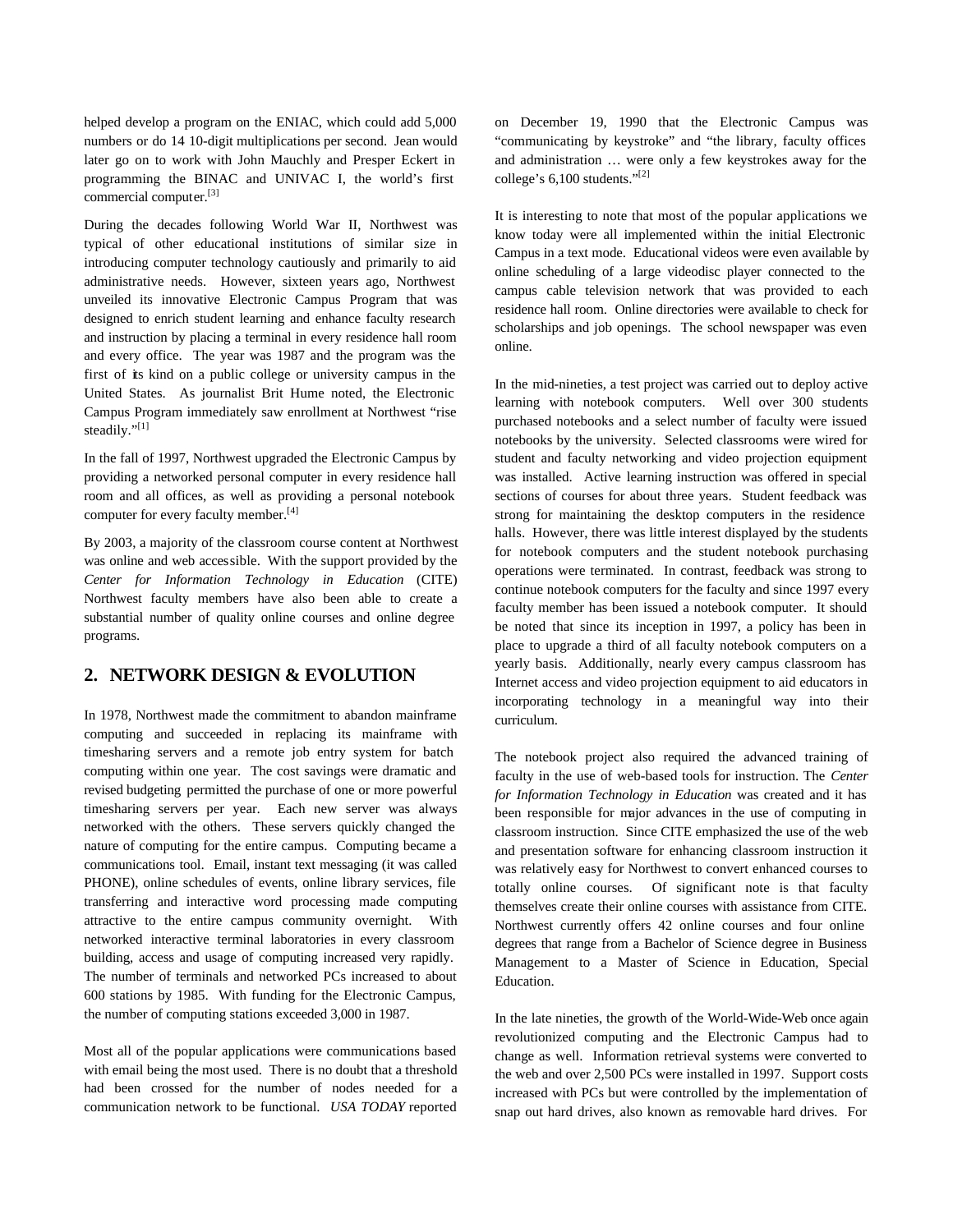most software problems the software was not fixed but it was replaced by "snapping" in freshly reloaded software on a recycled hard drive.<sup>[5]</sup> This technique required a standard software set, which was loaded on every hard drive. Therefore, every PC and software load was identical making the technique especially quick and efficient. This technique is still in use and it is one of the principle reasons the university has received a number one ranking in residence hall computing facilities for 1998, 1999 and 2002, for the university's *Carnegie Classification*<sup>[6]</sup>, in student satisfaction surveys conducted by National Educational Benchmarking Inc. More importantly, it allowed for a common expectation for utilization in courses across all curriculums. In short, faculty were able to tailor their curriculum accordingly

The current evolution of services is concentrated on converting custom-built student record systems with web access to SCT Banner software with web access. This effort should be completed in 2004.

## **3. FINANCIAL ASPECTS**

A 1.2 million dollar special appropriation from the State of Missouri and matching funds from student room fees, as well as grants from corporations funded the initial installation of the Electronic Campus. The terminals cost approximately \$300 each and a large data switch, with 3,000 ports, connected users to multiple time-sharing servers. Since the \$25 equipment fee was built into the room fees, most students considered the system to be essentially free of charge. Usage was very heavy from day one and exceeded everyone's expectations.

One of the first problems experienced with the Electronic Campus was the high volume of printing for which no fee was charged.. Contrary to the popular campus belief that computers would lessen the volume of paper use, the ability to print off multiple copies free of charge resulted in a dramatic increase in printing. It also resulted in reduced usage of copier machines, for which we did charge a fee. As a result it was not financially feasible to continue the "no printing charge" policy for computer printouts, and the university decided that there needed to be an itemized billing system for printing. Therefore, an automated billing system was deployed, which allowed students, faculty and staff to log onto the network with their username and password and be billed for printing to their personal accounts. In addition, their detailed printing bills could be viewed online along with their long distance phone bill and all the other charges they might have incurred during the school year. A charge of ten cents per page for laser printing soon brought sanity to the use of computer printers on campus. Copy machines were again being used to make copies and were busy doing so at 5 cents per page.

Except for printing, "buffet" pricing has been the primary method of charging for the Electronic Campus services. The residence hall

fee was increased to \$50 a semester and a technology fee was initiated in 1997. This was to cover the increased costs associated with software and supporting personal computers. The technology fee was increased from \$3 per semester hour to \$7 per semester hour for the fall of 2003. Current funding permits a campus-wide upgrade of residence hall rooms and PC laboratories every 3 to 4 years with the latest upgrade occurring in the summer of 2001.

During the 2002-2003 academic year, concerns—similar to the inappropriate printing problems experienced in the 1980s—arose due to the high consumption of Internet bandwidth for nonacademic activities such as music sharing. As with printing, discussions currently revolve around the creation of an automated billing system for recreational bandwidth usage. At least for another year the problem will be addressed by a continued effort to block music sharing ports with new high capacity firewalls and by restricting selected data flows through the use of a new packet shaper.

### **4. NETWORK FUNCTIONALITY**

The networking of every client station has been a key feature of the Electronic Campus for its entire existence. Initially only the servers were connected by Ethernet using thick coax cabling and the clients were connected by serial lines to a large data switch with a star topology. In the 1990s, the data switch was replaced with Ethernet-based terminal servers in most buildings. Additionally, the buildings were connected with fiber. Shared Ethernet repeaters replaced the terminal servers in 1997. In turn, switches, which provided 10/100 Ethernet to each wall jack, replaced the repeaters in 2003. Also, the building connections were upgraded form 100 mbps links to gigabit per second links.

Campus network connection to the world started at 56kbps in the late seventies to support remote job batch entry computing and was increased to 1.5 mbps in the early nineties to support worldwide email. The Missouri Research and Educational Network (MOREnet) provided the Electronic Campus with a 20 mbps connection in the late nineties. Currently, MOREnet provides Northwest with a 30 mbps connection to the Internet. One of the major challenges facing the Electronic Campus today is to provide a reliable Internet connection for academic services, many of which have been out sourced to off-campus providers. The automated online library services have been out sourced, as have the digital periodical databases. The support of web enhancements to nearly every course has been outsourced using *eCompanion* and the support of totally online web courses and degree programs have all been entirely outsourced to *eCollege*. With the normal Internet activities, including web browsing and email, little bandwidth remains for recreational computing including instance messaging, game consoles and file sharing.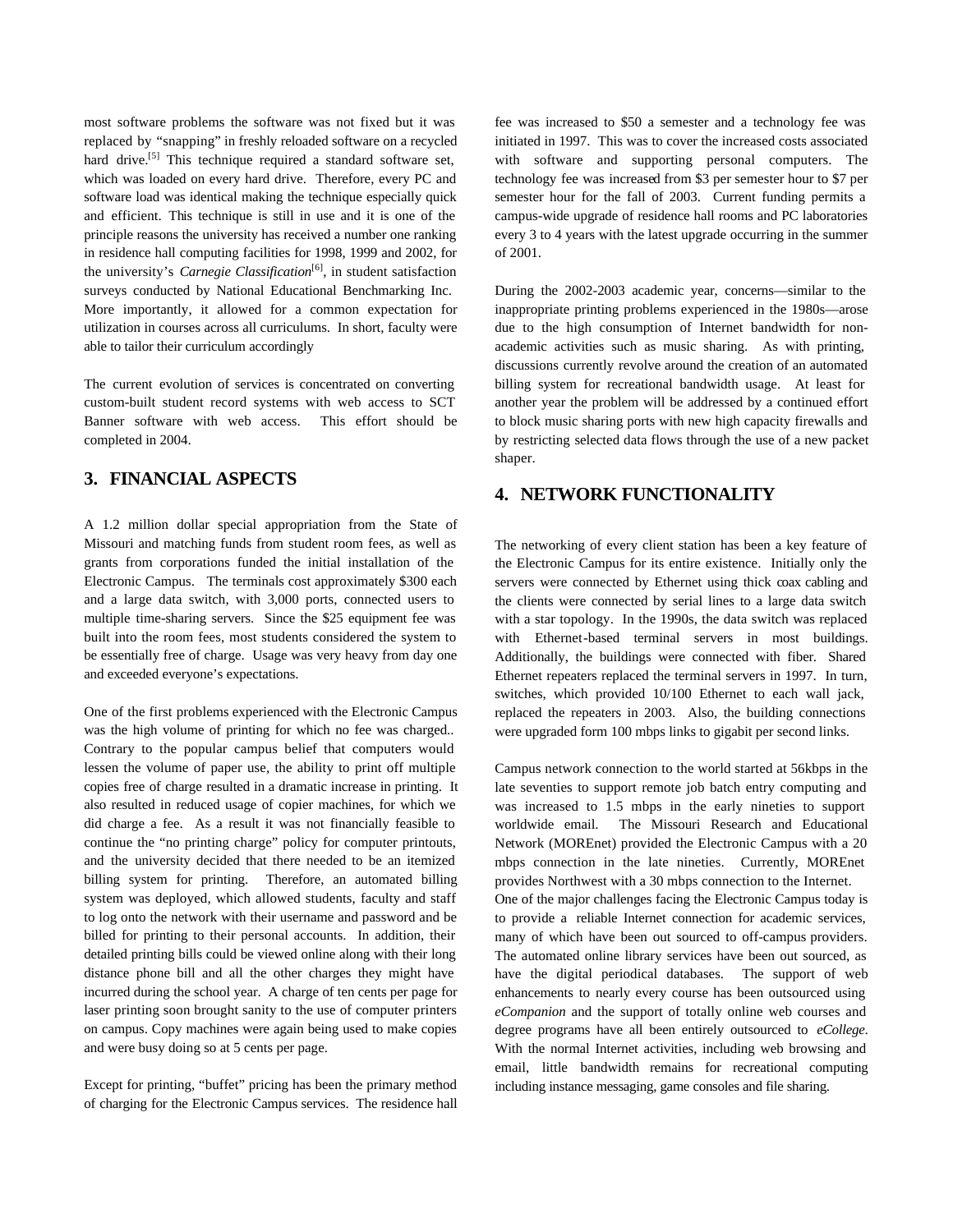## **5. CHALLENGES OF SERVING & POLICING**

As the United States pushes forward into the new Millennium, students entering the increasingly global and technology -oriented job market will need to possess a basic, if not comprehensive, knowledge of information technology. More importantly, students will need such skills to survive within the environs of their university or college prior to graduation. The ability to successfully navigate the World Wide Web has become as essential as being able to drive a car down a busy Interstate highway. This is particularly true since educators are now actively incorporating technology into their classrooms. With its commitment to the "Electronic Campus" concept, Northwest has made a concerted effort to provide easy access to the necessary hardware, software and Internet resources that will promote and encourage adoption of technology by students and faculty into their everyday learning and working experiences. Along with many other institutions of higher education, however, Northwest's Information Systems has been confronted with the challenge of serving the campus community with uninterrupted network services while at the same time "policing" that community in an effort to restrict recreational activities that put network availability and stability at risk.

One of the greatest challenges for an Information Systems Department is reaching incoming students with regard to acceptable use policies on the college campus network. Although, Northwest provides PCs in every residence hall room, students are more and more often bringing additional desktop computers and notebooks to campus, along with gaming equipment such as X-Boxes. More significantly, they also frequently bring the attitude of "I've done this for years at home. Why can't I do it here?"

Prior to 2002, Northwest required all students no matter what degree they were pursuing to take a three-credit hour, general education course entitled *Using Computers 44-130*. Designed as an interactive, modular learning experience and conducted by the Computer Science/Information Systems Department (academic), the course introduced undergraduates to microcomputers and basic software packages.[7] Additionally, it provided the means for Information Systems to communicate in a more comprehensive fashion with new students. Incoming Freshmen and transfer students are the most likely individuals to commit computer infractions. *Using Computers* was especially helpful in imparting what were acceptable and were not acceptable computing activities on the Northwest network. Although the *Using Computers* course was extremely valuable during its twelve years of implementation, concerns about not attracting transfer students caused the university's administration to reduce the number of general requirements for graduation and the *Using Computers* course fell victim to this reduction. Without the *Using Computers* course, the Information Systems Department has found it more

difficult to connect with incoming students as effectively as when the course was a requirement. This is unfortunate—and the Information Systems Department is currently looking for new ways to reach these once easily accessible students—because such communication is imperative in this digital age of file sharing and network gaming. Currently, the Information Systems Department is in discussion with the director of Northwest's *Freshman Seminar* course to implement some form of computer policy and ethics instruction*. Freshman Seminar* is a general education requirement designed to introduce new students to campus resources, expectations and experiences.

## **6. THE EVOLUTION CONTINUES**

The evolution of the Electronic Campus from a communication system to an educational delivery system has been an educational and technological adventure and will no doubt continue to be so as refinements of existing technology are implemented and new hardware, software and Internet resources are adopted. Moreover, it is anticipated that online education and virtual classrooms will dramatically increase in the coming years. In fact the "growth of online courses over the past several years has taken many people in the higher education establishment by surprise." $[8]$  A majority of administrators see this escalation as a good way of "expanding campus enrollments while greatly enhancing campus coffers."<sup>[8]</sup> Instructional technology expenditures in higher education are expected to increase dramatically and reach "\$9 billion by 2005."[9] The strategic management of instructional technology on a university campus is largely determined by how it is utilized and such usage "will only increase the cost of instruction" when it is employed to "supplement existing activities."<sup>[10]</sup> This situation is quite common at many of today's universities and colleges. However, instructional technology infrastructure implemented to support fully online courses has the "potential to replace existing activities and their associated costs, such as the traditional lecture, laboratory or other classroom activities (and the classrooms themselves!)."[8]

With the continued growth in the popularity of online courses, Northwest has also started work on new online advanced degrees in GIS and education, and a plan to change online course tuition. Northwest has charged a premium for online courses and it appears this is becoming an issue for many students. At Northwest, a formal study to compare the costs to offer an online course versus the costs to offer a traditional classroom course showed that they were very similar. In fact, online courses were slightly less expensive if they were not competing with one another and causing classes to not be fully populated. Current thinking is that online course tuition should be changed to be more competitive with other online course providers as well as traditional courses and ITV courses.